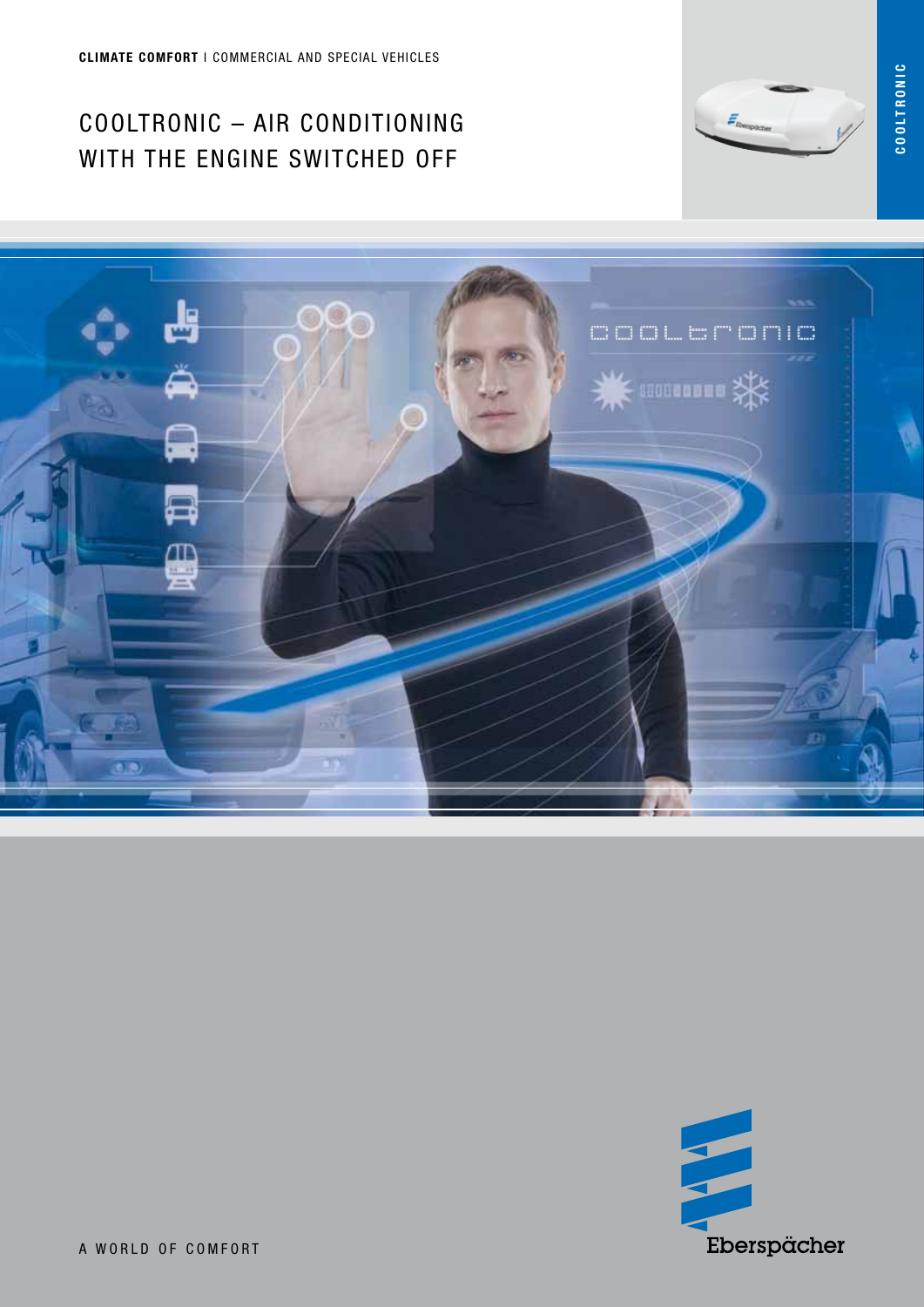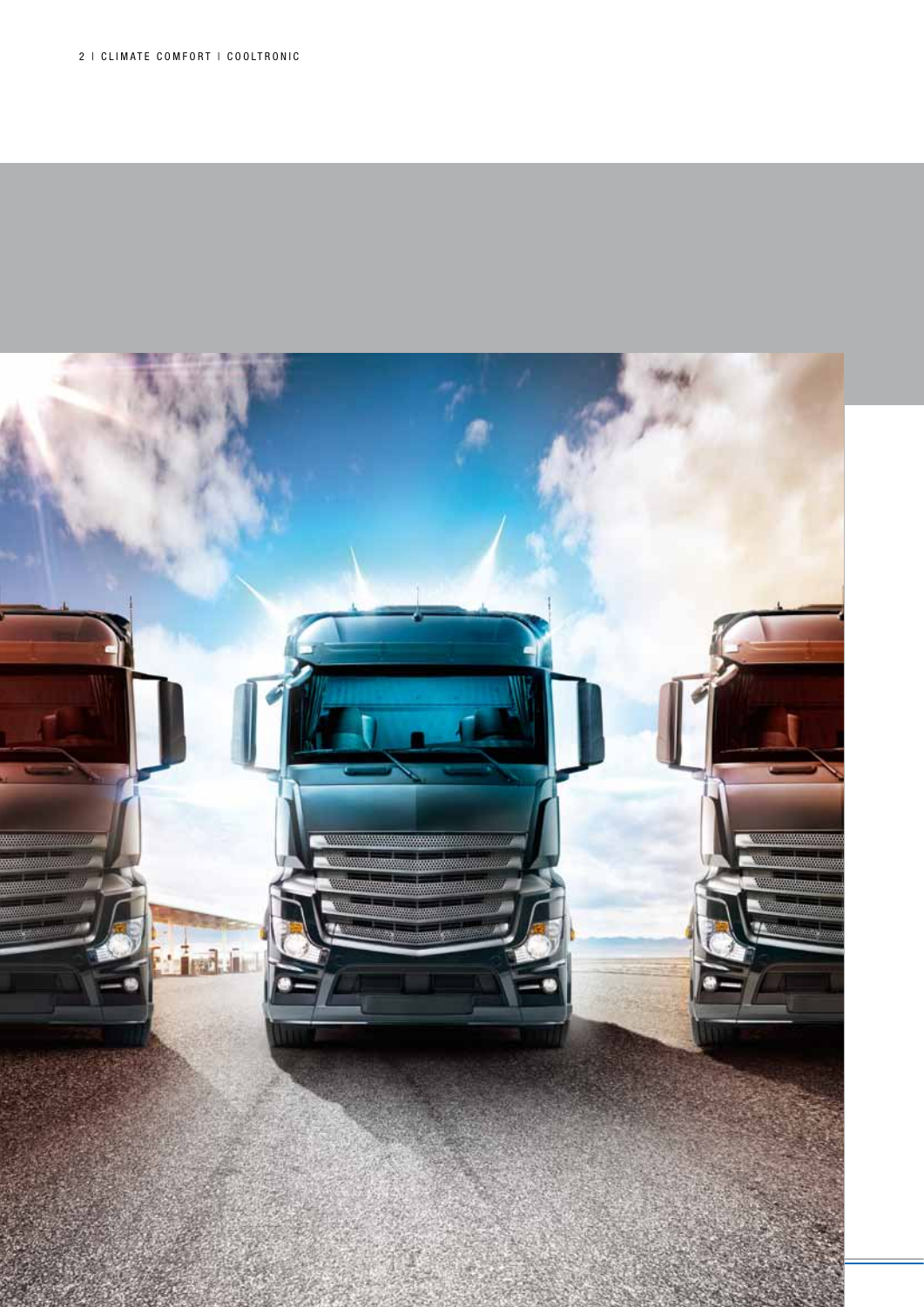

## Ideal conditions for the driver

Along with our pre-heaters, our parking coolers also form part of our comprehensive air conditioning systems for use during breaks and rest periods, creating a comfortable atmosphere whether the engine is running or switched off.

## A well-rested driver is a safer driver:

Hot summer nights in the cab can be extremely unpleasant. High temperatures prevent peaceful sleep and impair the driver's performance the next day.

The air conditioning systems Cooltronic from Eberspächer ensure that a comfortable temperature is maintained and also reduce humidity. And the particular advantage is that: The system works completely independently of the engine, unlike conventional air conditioning solutions. This not only saves fuel, but also protects the environment. The driver can also begin the day full of energy again after a relaxing night. Not to mention the fact that the atmosphere in the cab is always comfortable, even at other times when the truck is stationary in the summer months.

Cooltronic is available in three basic installation positions: the version for the rear wall "Back", the roof version "Top" and the "Hatch" version for installation in the vehicle's roof hatch.

There are currently three new hatch model versions available – and thus the appropriate parking cooler for every need:

- Cooltronic 1000 G2 Hatch: for all cabs in moderate climate conditions
- Cooltronic 1400 G2 Hatch: for large cabs or high outside temperatures
- Cooltronic 1400 G2 Slim Hatch: compact air conditioning system with an extremely low outline; especially suited for vehicles with high cabs, in order to keep within height restrictions, and for Euro 6 vehicles

Consequently, Eberspächer has a large range of parking coolers with a total of five different models for 24 volt applications.

## An innovative design from experienced specialists:

Eberspächer has been optimizing air conditioning solutions in vehicles for decades. In addition to satisfying our customers' demands for comfort and safety with our innovative heating concepts for passenger cars, commercial vehicles, boats and motor homes, protecting resources is also a top priority for us. This allows us to help ensure that transport systems are highly efficient, even when resources are in short supply. The aim of cooling vehicle interiors without the use of the engine is to create the best possible working atmosphere at a reasonable cost. This enables us to make an important contribution to reducing costs for transport companies, for example.



Fig.: Cooltronic 1000/1400 G2 Hatch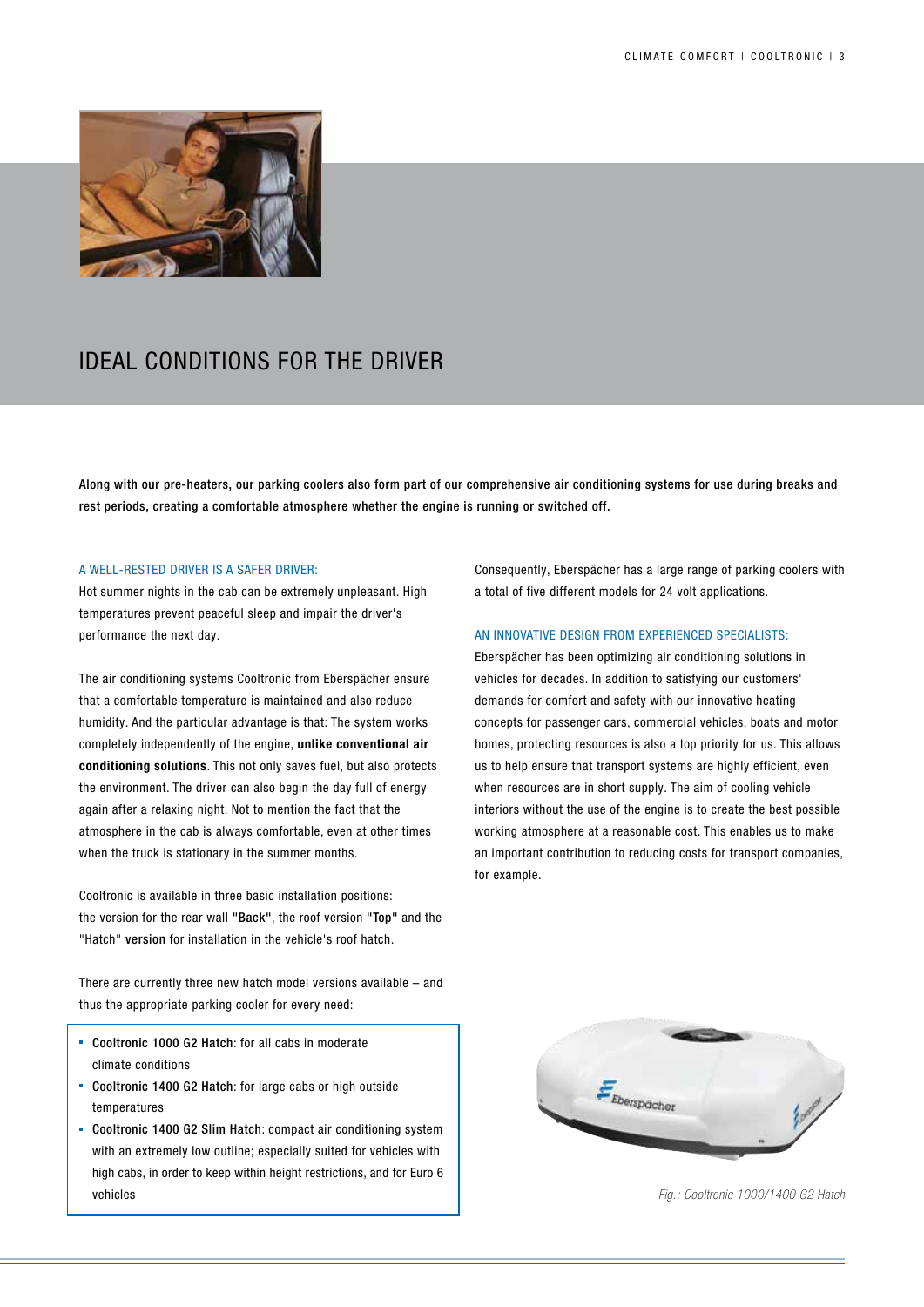

## the facts speak for Cooltronic

A vehicle should be cooled in the most unobtrusive and environmentally friendly way possible. Cooltronic also saves money.

## Environmentally friendly cooling with the engine switched OFF:

It is no longer necessary to run the vehicle's engine at night or during other breaks in order to allow the air conditioner to function. Cooltronic works when the engine is off. This protects the environment and the engine.

### WELL-BEING, COMFORT AND BETTER PERFORMANCE:

Thanks to its innovative technology, Cooltronic functions perfectly well when the windows are closed. Heat, humidity, dust, noise and annoying insects stay outside. This ensures a peaceful and pleasant sleep for the driver, improves performance the next day and reduces the risk of accidents.

### No maintenance:

The advanced Cooltronic technology does not require any expensive maintenance – no time-consuming visits for servicing and no water refilling. We simply recommend that the system is operated regularly, even in the cooler months (it can only be used at temperatures over 17°C), in a similar way to car air conditioning systems.

## Simple and quick installation:

Cooltronic was designed especially for simple, quick installation. The Cooltronic Hatch systems, for example, are supplied ready to operate with an CFC-free coolant. There is no need to weld connecting pipes or refill with coolant.

### Intelligent engineering:

Cooltronic functions with a condenser unit mounted on the outside of the cab. It is not necessary to open the window.

## POWERFUL FAN:

The powerful Cooltronic fan quickly cools the cab to a pleasant temperature, even during brief breaks – completely independently of the engine.

### Low consumption:

Cooltronic consumes only a little energy, which protects the vehicle battery. Integrated under-voltage protection ensures that there is enough electricity to start the engine at all times.

## All for one:

Eberspächer is backed by a highly effective sales and customer service network throughout Europe, so you are sure to find a competent contact in your neighborhood.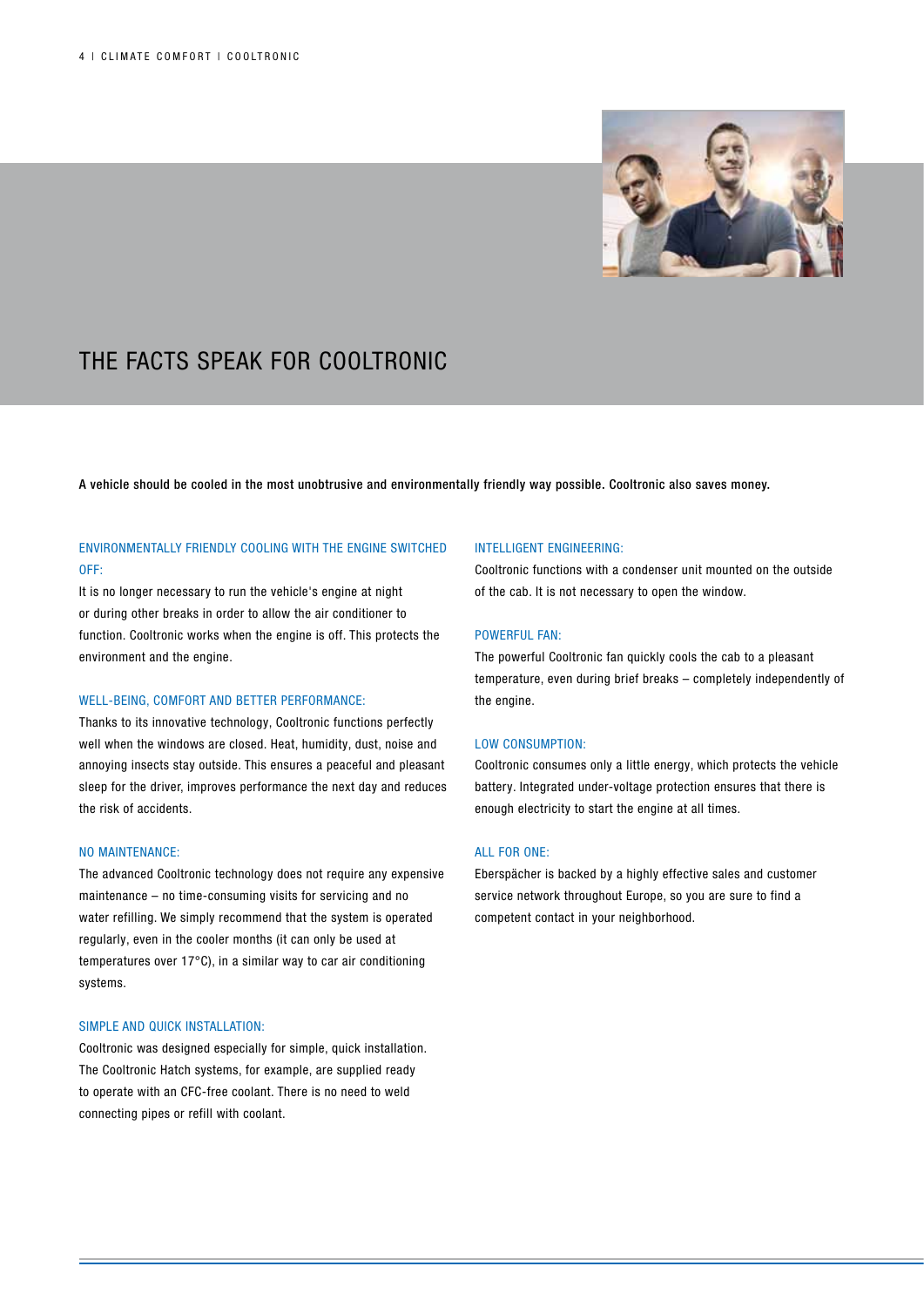ъı

## EXAMPLE CALCULATION OF COST SAVINGS:

The following amounts can be saved by using an electrically operated Cooltronic parking cooler system as opposed to an air conditioning system that is operated with the vehicle engine idling:

## 1 truck

| Savings in liters of diesel per year          | 3,168     | liters |
|-----------------------------------------------|-----------|--------|
| Savings in euros per year*                    | 3,484.80  | euros  |
| Annual reduction in CO <sub>2</sub> emissions | 8,331.84  | kilos  |
| <b>Fleet of 5 trucks</b>                      |           |        |
| Savings in liters of diesel per year          | 15,840    | liters |
| Savings in euros per year*                    | 17,424    | euros  |
| Annual reduction in CO <sub>2</sub> emissions | 41,659.20 | kilos  |
| <b>Fleet of 20 trucks</b>                     |           |        |
| Savings in liters of diesel per year          | 63,360    | liters |
| Savings in euros per year*                    | 69,696    | euros  |

| <b>Davillys III curvs por year</b>            | ບສ.ບສບ           | <b>GUIUS</b> |
|-----------------------------------------------|------------------|--------------|
| Annual reduction in CO <sub>2</sub> emissions | 166,636.80 kilos |              |

\* Eight hours a day when the truck is parked. 22 working days per month. 6 working months per year<br>when an air-conditioning system is needed. 1.10 euros per liter of diesel. Average consumption with<br>idling engine is three

ø

Ñ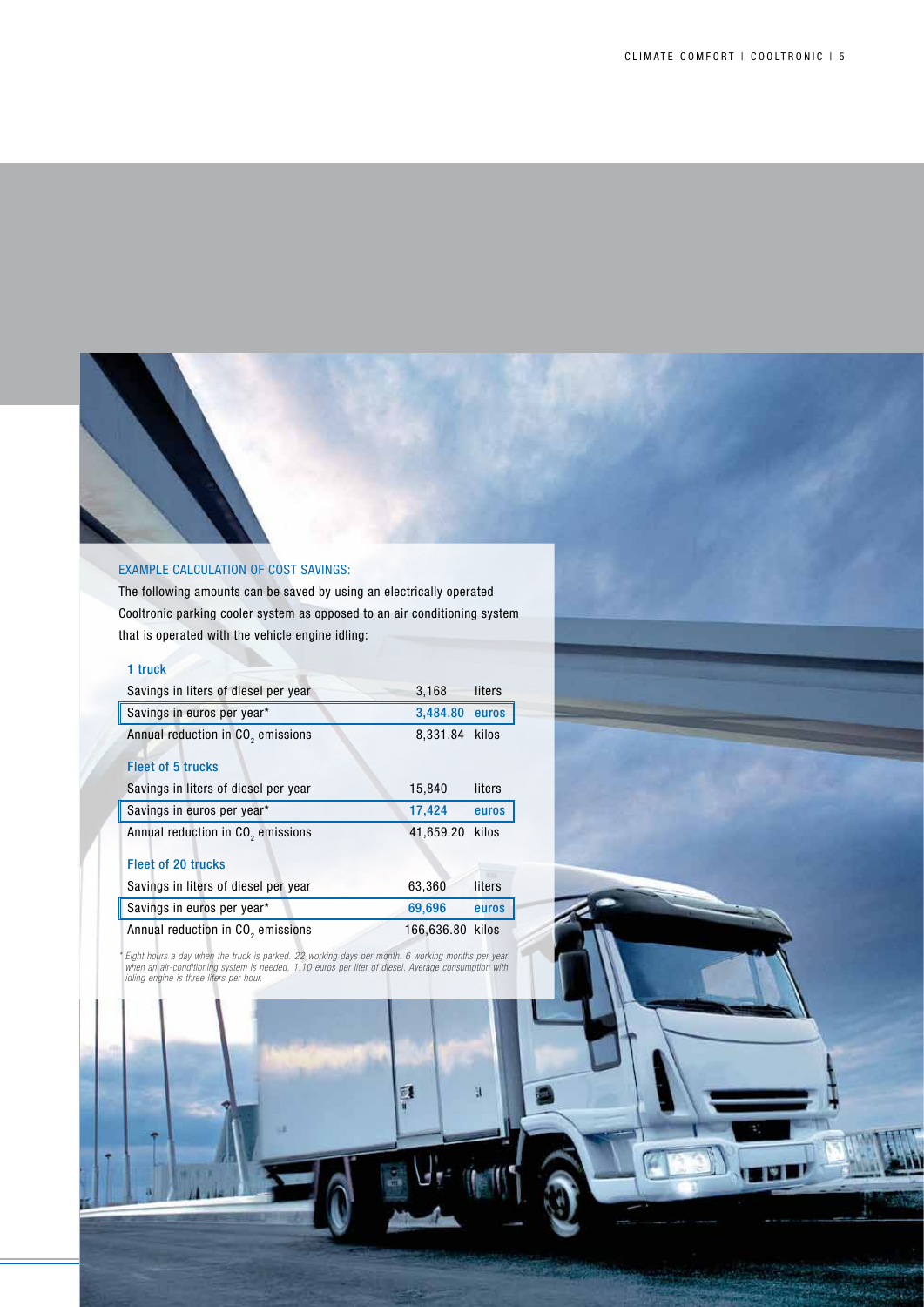## New development

# Cooltronic 1000 G2 Hatch Cooltronic 1400 G2 Hatch – appropriate for every need

## COOLTRONIC 1000 G2 HATCH:

- For all cabs and applications with 1000 watts cooling performance
- **•** Very simple and aerodynamic system
- Simple and quick installation in the roof hatch
- Uniform cooling of the entire cab
- Universal or vehicle-specific installation kit necessary for installation (on request)
- Unit is factory-filled with the R134a coolant

## PRODUCT PACKAGE:







- **Optimum cost effectiveness**
- For large cabs and hot outdoor temperatures
- Simple and quick installation in the roof hatch
- Uniform cooling of the entire cab
- Universal or vehicle-specific installation kit necessary for installation (on request)
- Unit is factory-filled with the R134a coolant

Technical data on page 10

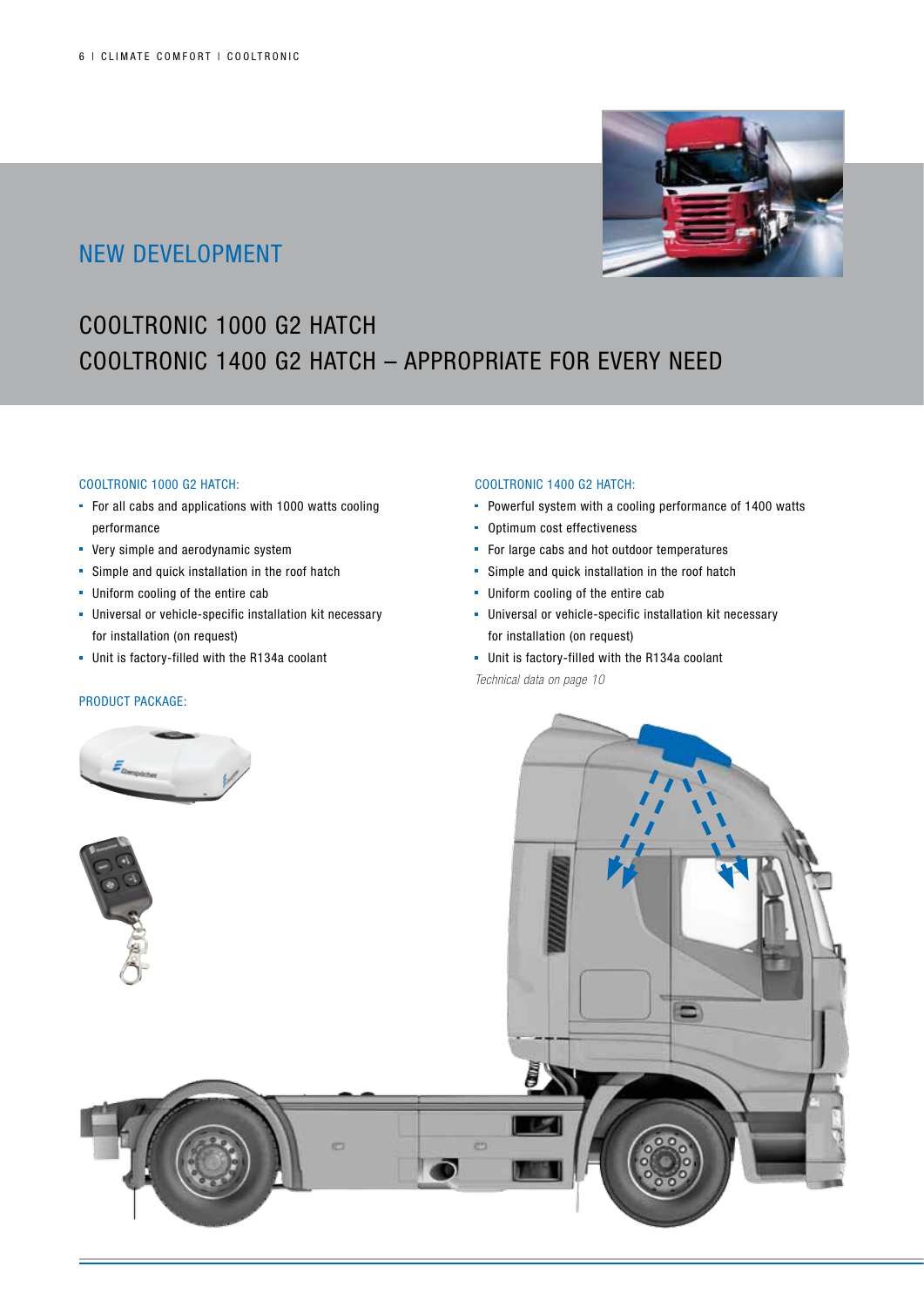

## Cooltronic 1400 G2 Slim Hatch – extremely slim and compact

## Cooltronic 1400 G2 SLIM hatch:

- Maximum performance with minimal height and low weight
- For use where space is limited; the cab height only increases slightly  $(> 12 cm)$
- Simple and quick installation in the roof hatch
- Uniform cooling of the entire cab
- Universal or vehicle-specific installation kit necessary for installation (on request)
- Unit is factory-filled with the R134a coolant

Technical data on page 10

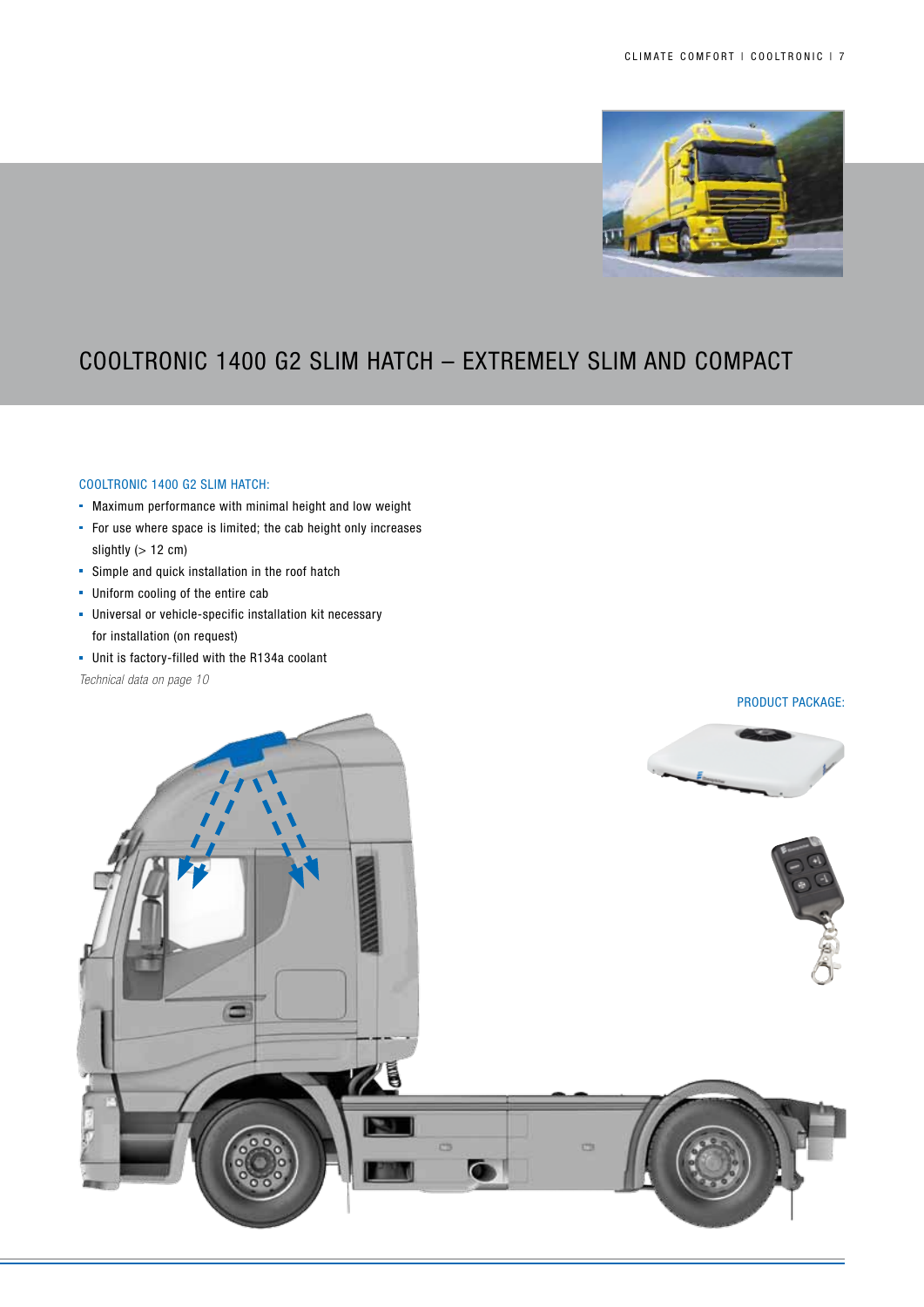

## Cooltronic BACK

## PRODUCT PACKAGE:



## Cooltronic Back:

- Split system with exterior unit and interior unit (evaporator)
- The exterior unit is mounted on the cab rear wall
- The evaporator is installed on the inside of the rear wall
- Version for the rear wall permits more effective cooling of the rear cab area.
- **Flexible-length cooling hose (max. 3 m)**
- <sup>•</sup> It may be possible to lay the hoses without having to drill holes (in specially pre-equipped vehicles)

Technical data on page 11

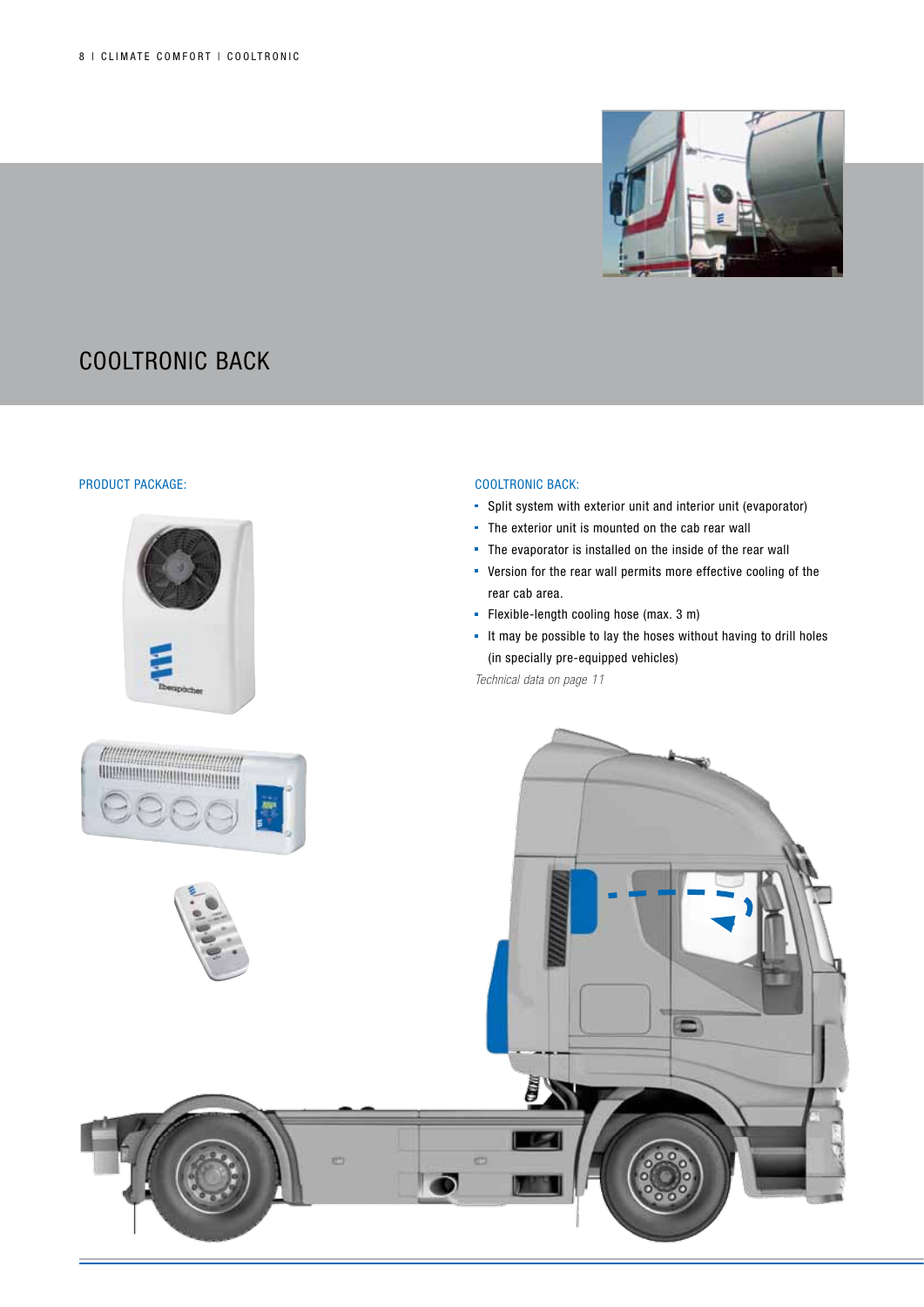

# Cooltronic Top

## COOLTRONIC TOP:

- Split unit with exterior unit and interior unit (evaporator)
- The rear unit is installed on the rear part of the roof
- The evaporator is installed on the inside of the rear wall

**Company** 

- Specially recommended for commercial vehicles with fixed cargo compartments
- **Provides the best possible cooling result in the rear cab area**
- Invisible if a spoiler is installed on the roof
- **Flexible-length cooling hose (max. 3 m)**

Technical data on page 11



PRODUCT PACKAGE:





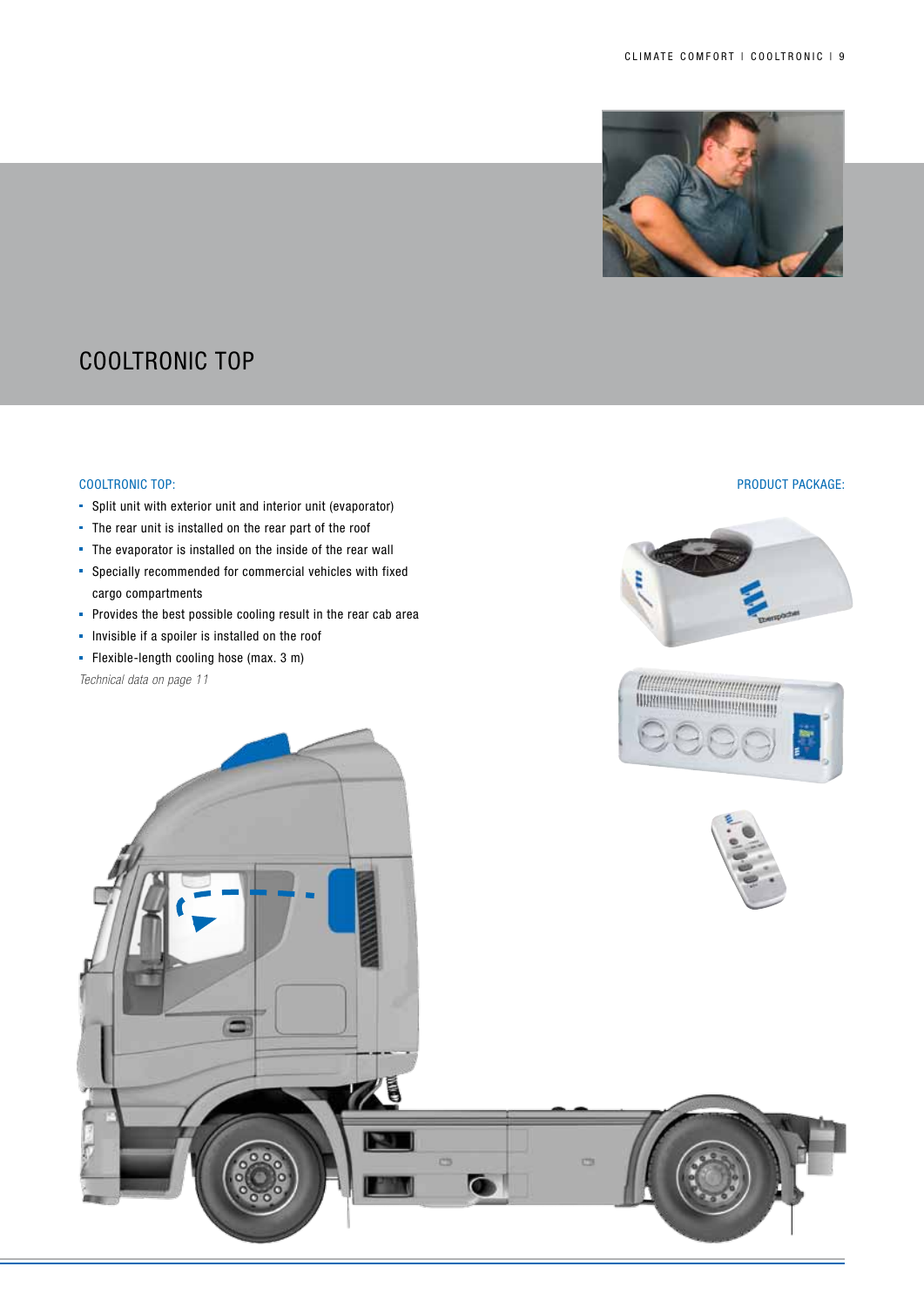

# TECHNICAL DATA Cooltronic – ideal ventilation for a mobile workplace

| <b>EBERSPÄCHER COOLTRONIC</b>         |              | $\tilde{E}_{\text{temperature}}$ | $E_{\rm boundary}$           |                                  |  |
|---------------------------------------|--------------|----------------------------------|------------------------------|----------------------------------|--|
| Designation                           |              | Cooltronic<br>1000 G2 Hatch      | Cooltronic<br>1400 G2 Hatch  | Cooltronic<br>1400 G2 Slim Hatch |  |
| Product code                          |              | 81 0000 01 0000                  | 81 0000 02 0000              | 81 0000 03 0000                  |  |
| Cooling performance*                  | W/<br>btu    | 1000<br>3412                     | 1400<br>4777                 | 1400<br>4777                     |  |
| Coolant                               |              | R134a (CFC-free)<br>pre-filled   |                              |                                  |  |
| Voltage (DC)                          | $\mathsf{V}$ | 24                               |                              |                                  |  |
| Fan stages                            |              | 5 speeds                         |                              |                                  |  |
| Blower air flow max.**                | $m^3/h$      | 800                              |                              | 970                              |  |
| Electrical<br>consumption/h at 26.5 V | A/<br>h      | 17.6 (max.)<br>$9$ (min.)        | 18.5 (max.)<br>$10.5$ (min.) | 18 (max.)<br>$10$ (min.)         |  |
| Unit air flow<br>at Speed 5           | $m^3/h$      | 235                              |                              | 240                              |  |
| Device dimensions (L x B x H)         | mm           | 826 x 740 x 208                  |                              | 874 x 897 x 116                  |  |
| Weight (unit)                         | kg           | 26                               | 33                           | 39,5                             |  |
| <b>Battery protection</b>             |              | Standard double protection       |                              |                                  |  |

\* Data determined according to JIS standard, cabin temperature 27 °, Outside temperature 35 °.

\*\* static pressure

For Cooltronic G2 Hatch models are universal and vehicle-specific kits available on request.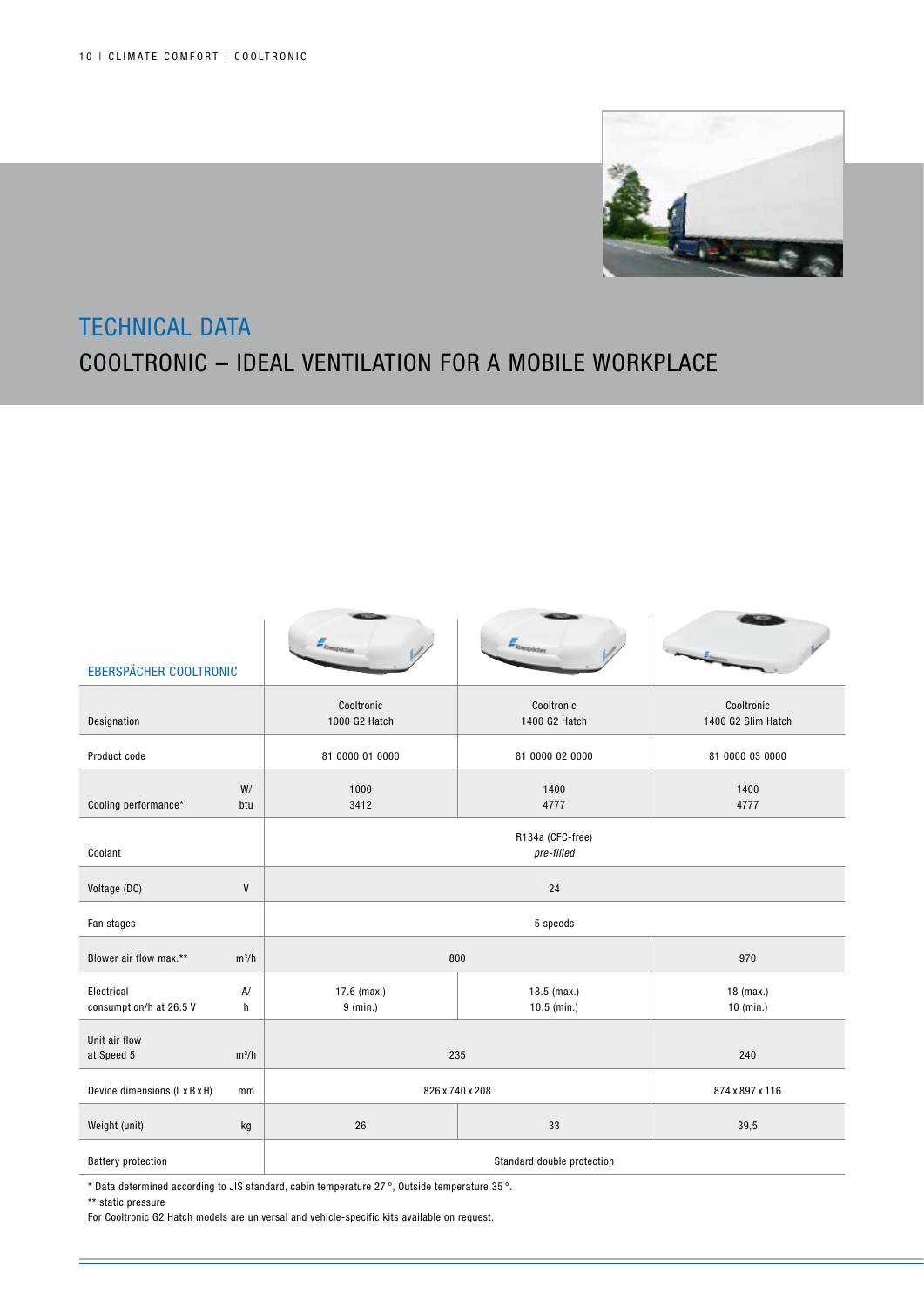

| <b>EBERSPÄCHER COOLTRONIC</b>               |              | $\mathbf{r}$                       | $\frac{1}{2}$<br>$\frac{d}{dt}$    |
|---------------------------------------------|--------------|------------------------------------|------------------------------------|
| Designation                                 |              | Cooltronic<br><b>Back</b>          | Cooltronic<br>Top                  |
| Product code                                |              | 81 0000 00 0142                    | 81 0000 00 0143                    |
| Cooling performance*                        | W/<br>btu    | 950/3250 (max.)<br>650/2240 (min.) | 950/3250 (max.)<br>650/2240 (min.) |
| Coolant                                     |              | R134a<br>(CFC-free)                | R134a<br>(CFC-free)                |
| Voltage (DC)                                | $\mathsf{V}$ | 24                                 | 24                                 |
| Fan stages                                  |              | 6 speeds                           | 6 speeds                           |
| Blower air flow max.**                      | $m^3/h$      | 450                                | 450                                |
| Electrical<br>consumption/h at 26.5 V       | A/<br>h      | $14.5$ (max.)<br>7.5 (min.)        | $14.5$ (max.)<br>7.5 (min.)        |
| Condenser dimensions (L x W x H)<br>Weight  | mm<br>kg     | 463 x 187,5 x 696<br>23,5          | 646 x 434 x 196<br>23,5            |
| Evaporator dimensions (L x W x H)<br>Weight | mm<br>kg     | 626 x 108 x 260<br>5               | 626 x 108 x 260<br>5               |
| <b>Battery protection</b>                   |              | Standard                           | Standard                           |

\* Data determined according to JIS standard, cabin temperature 27 °, Outside temperature 35 °.

\*\* static pressure